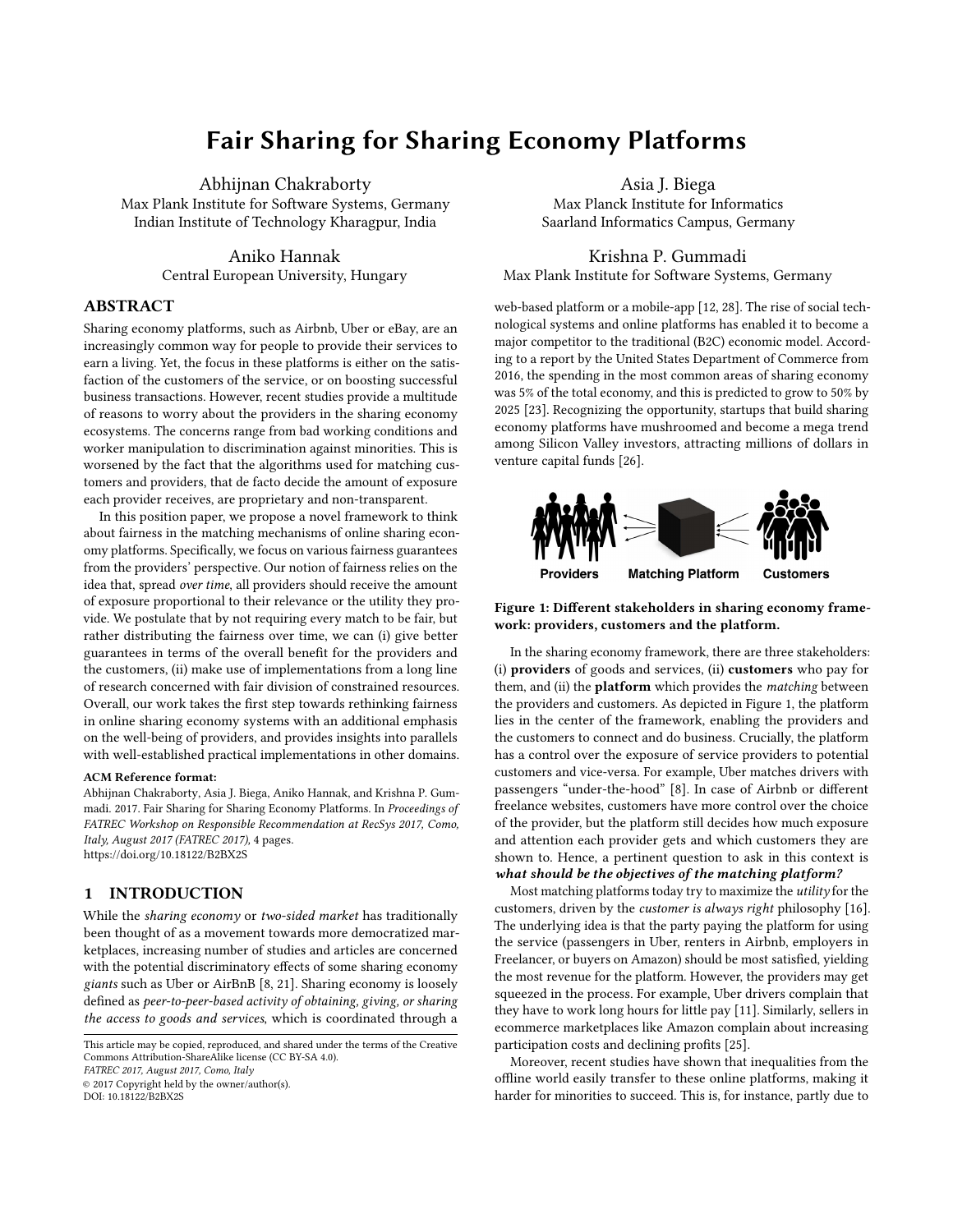biased hiring choices of the employers (job platform customers) [\[1,](#page-3-10) [10,](#page-3-11) [14,](#page-3-12) [24\]](#page-3-13), or biased evaluations and ratings of providers, based on their gender, race, etc. [\[13,](#page-3-14) [15\]](#page-3-15). However, even more worrying are the effects of the big data algorithms that the platforms use to match customers with providers. A lot of prior works have raised concerns regarding the biases algorithmic decisions carry [\[5–](#page-3-16)[7,](#page-3-17) [9,](#page-3-18) [18,](#page-3-19) [22\]](#page-3-20). Likewise, the algorithms deployed by the matching platforms may reproduce or even reinforce biases that are present among the customers, leading to a rich-get-richer effect for the providers. Thus, while optimizing for the most profitable matching, unfortunately the minorities among the providers may not receive their deserved attention.

In this position paper, we argue for establishing the notion of fairness of matching mechanisms in sharing economy platforms. The related research questions can be threefold:

RQ1. What notions, measures and criteria of fairness should be applied on these platforms?

RQ2. Do the existing sharing economy platforms satisfy them?

RQ3. How can we (re)design platforms to satisfy the fairness criteria identified in RQ1?

In this work, we focus on answering RQ1, and leave the other research questions for future work. Fairness of the matching can be ensured by optimizing for: (a) fairness for providers, (b) fairness for customers, or (c) fairness for both customers and providers. In this work, we focus on goal (a), investigating the trade-off between utility for customers and fairness to providers, and leaving other scenarios as subjects of future work.

In a marked departure from past efforts on defining fairness in search and recommendation systems [\[17,](#page-3-21) [19\]](#page-3-22), we add a temporal dimension to the notion of fairness. We argue that a *fair match*ing platform would be something that distributes the exposure of providers to customers over time in a fair way. The exact fairness notions are discussed in Section [2.](#page-1-0)

The advantage of introducing the time dimension into the notion of fairness in sharing economy platforms is two fold:

(i) The fairness notion becomes more relaxed than the constrained requirement of being fair with respect to every matching, and (ii) Abstractly, the problem maps to one of fair division of a constrained resource (in this context, the exposure of providers to customers) over time. There is a long line of work on bringing fairness in generalized processor sharing algorithms [\[2,](#page-3-23) [29\]](#page-3-24), which could be applied in a temporally fair matching system.

In summary, in this position paper, we make two contributions: (i) we provide a systematic way to think about fairness in sharing economy platforms, and (ii) by introducing the temporal dimension to the notion of fairness in such platforms, we enable reuse of the existing techniques for fairness in processor scheduling. In future work, we would go beyond fairness for providers, and consider fairness for all members of the sharing ecosystem. Subsequently, we would like to investigate RQ2 and RQ3 as outlined earlier, to provide a comprehensive understanding and potentially required addition of fairness in today's sharing economy platforms.

# <span id="page-1-0"></span>2 NOTION OF FAIRNESS IN SHARING ECONOMY PLATFORMS

In this section, we first present the system model of a matching platform. Then, we introduce the notions of fairness for such platforms.

#### 2.1 System Model

We present the system model for the matching platform in Figure [2](#page-1-1) to conceptualize the notions of fairness. The platform produces the sequence of matches between customers and providers over time. The matching decision at any time instant  $t$  can be represented as a tuple  $\{C_i, P_j, t\}$  involving the customer-provider pair  $\{C_i, P_j\}$ .

<span id="page-1-1"></span>

Figure 2: The matching platform produces the matching between different customers and providers over time.

Then, we define two functions over the tuple  $\{C_i, P_j, t\}$  at time t:<br>(i) Utility function  $U(C, P, t)$  A measure of utility derived by (i) Utility function  $U({C_i}, P_j, t)$ : A measure of utility derived by<br>the customer C: for a matching  $(C, P, t)$  and the customer  $C_i$  for a matching  $\{C_i, P_j, t\}$ , and<br>(ii) **Bangfit function**  $B(C_i, P_i, t)$ ); A measure

(ii) Benefit function  $B({C_i}, P_j, t)$ : A measure of benefit received<br>by the provider  $P_i$  for the matching  ${C_i}$ ,  $P_i$ ,  $t$ ) by the provider  $P_j$  for the matching  $\{C_i, P_j, t\}$ .<br>The exact form of utility function may value

The exact form of utility function may vary from domain to domain. For example, for a renter in Airbnb, utility will depend on the size of the rooms, cleanliness, the location, or the price of the rental property; whereas, for an employer in Freelancer, the utility will be decided based on the qualification of the provider to carry out the task. Similarly, the exact benefit function for the providers may also vary depending on the domain, although the benefit will often map to the revenue of the provider earned by finishing the task. The customer utility may not be as explicit as the provider benefit.

For a customer request at any given time, the platform can produce a list of available providers ranked according to their relevance. The relevance corresponds to the predicted utility the matched provider would generate for the customer. Starting from the top ranked provider, the platform can then move down the list, deciding on the match by additionally considering other simultaneous and outstanding demands. While such an approach would maximize the utility for the customers (i.e., maximize  $U({C_i}, p_j, t)$ ),  $\forall t$ ), in platforms where a provider becomes available as soon as the forplatforms where a provider becomes available as soon as the formerly assigned task is complete, often only a few providers (e.g., the ones that happen to have the highest rating) would be matched again and again, resulting in the starvation of other providers in a rich-get-richer scheme. Such a scenario might lead to amplification of small differences in ratings between equally relevant providers, and would make it especially difficult for new, equally qualified providers, to join the system.

Since there is no fairness for the providers in the standard matching scheme we described, we propose two notions of provider fairness that the matching platform can attempt to guarantee.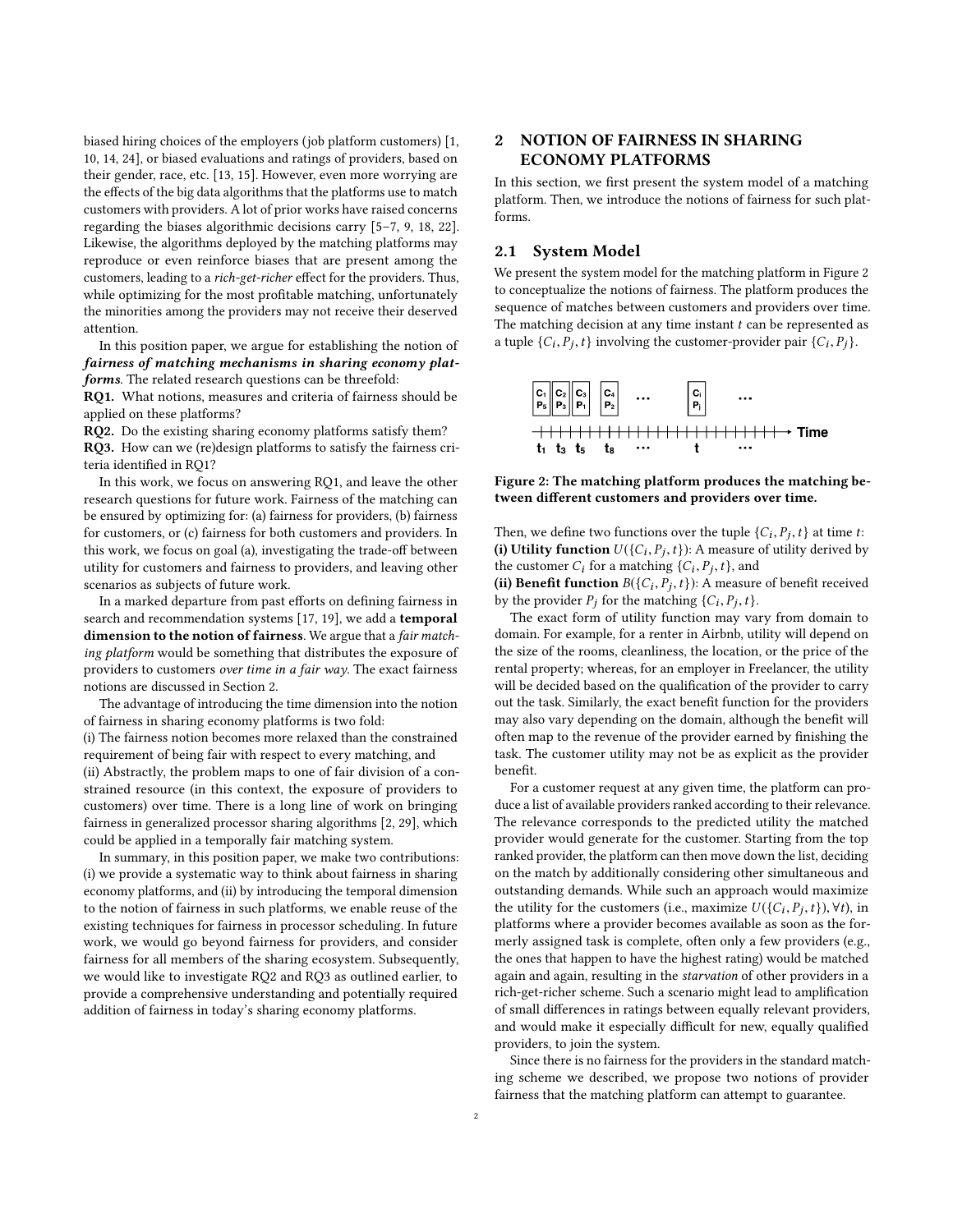## 2.2 Parity Fairness

A simple notion of fairness would be to maintain parity between the providers, i.e., over time, the sum of received benefits of all providers should be similar. This can be achieved by maintaining a virtual queue of all providers, and exposing them to the customers in a round-robin manner.

Advantages and limitations: Although the above notion guarantees that no provider is starved and they all accumulate similar benefits over the long term, it assumes all matches are equally relevant and is thus oblivious to customer utility. However, different customers have different service requirements, and hence they might gain no utility if a non-relevant provider is matched. For example, Uber offers the option to hire different cabs like hatchbacks, SUVs etc. Therefore, a passenger asking for a SUV would get zero utility if a hatchback driver is assigned to her. Similarly, in Freelancer some employers might need people with experience in Machine Learning, whereas others may want to hire people with background in Networking. In such cases, the employers would gain little utility if the platform does not match them to people with relevant expertise.

## 2.3 Proportional Fairness

#### Actual and deserved benefits

To control for the missed benefit opportunities of all relevant drivers, we introduce two types of benefits for a provider  $P_j$ : (i) **Actual benefit**, which is the sum of the benefits received by  $P_i$ from the matches made by the platform till time  $t$ , and (ii) Deserved benefit, which is the sum of benefits provider  $P_j$ would have made on all platform matches made until time  $t: \{C_i, P_j, t_k\},$ <br> $t_i \leq t$  scaled by the utility the customer C, would have received  $t_k < t$ , scaled by the utility the customer  $C_i$  would have received on that match.

On each customer request, the platform predicts the customer utility (relevance) and provider benefit for every provider-customer pair. If a provider is matched to the customer, the platform updates the actual benefit of the provider. Otherwise, the missed benefit of the non-match scaled by the relevance (customer utility) is added to the deserved benefit of the provider. In other words, the deserved benefit accumulates all benefits which could have been accrued by the provider if she was matched to all requesting customers, scaled by the chance of matching expressed by the match relevance.

## Proportionally fair sharing-economy platforms

Using the definitions of deserved and actual benefits provided above, we propose a new notion of fairness in sharing economy platforms: A platform is fair if over time, the actual benefit is proportional to the deserved benefit for every provider.

The proposed notions have a number of useful properties: (i) the deserved benefit of non-relevant providers does not increase on missed matches, (ii) the deserved benefit of equally relevant providers will increase at the same rate, (iii) the deserved benefit will increase proportionately to the potential benefit of each match, which enables one to control the actual and deserved benefit ratios.

In Uber, for example, we can think of the deserved benefit for drivers as the accumulation of potential benefits if they were matched with every passenger requesting a ride. However, the deserved benefit for a hatchback driver will not increase if the passenger asked for SUV. The deserved benefit will grow reverse proportionately

to the distance between the passenger's location and the driver's location, when location is used to determine relevance. When a driver is logged out of the system, her deserved benefit does not change. Moreover, as the deserved benefit for a provider will increase during her waiting time when logged-in to the system, the proposed definition ensures there is no starvation.

## 3 MAPPING TO PROCESSOR SCHEDULING

When looking at the problem of fairness in two-sided markets in a temporal way, we can draw an analogy to problems of fair sharing of constrained resource, such as a processor or network bandwidth. In our scenario, the customers requesting a match correspond to incoming packets, and the providers correspond to processors with limited capacity. The goal of the resource sharing algorithms is to spread the workload among the processors in a fair way.

The problem of fairness has been extensively studied in realtime systems and networking literature, where the ideal notion of fair scheduling is captured by generalized processor sharing (GPS) algorithms [\[29\]](#page-3-24). However, GPS algorithms make certain assumptions which do not hold in practice. For example, they assume that the traffic in a network is *fluid* and can be split at any arbitrary point. In reality, traffic comes in discrete packets. Analogously, in the context of sharing economy platforms, the matching between a provider and a consumer constitutes a discrete event.

To escape the unrealistic assumptions of GPS, alternative tech-niques such as Weighted Fair Queuing [\[2\]](#page-3-23) have been proposed. An implementation of fair matching in sharing economy platforms could directly utilize the weighted fair queuing techniques. An especially promising direction is to use a priority based scheduler [\[27\]](#page-3-25), which would generate the matching between providers and consumers depending on the priority value

$$
PR_j = 1 - \frac{AB_j}{DB_j}
$$

where  $AB_j$  and  $DB_j$  denote the actual and desired benefits of provider  $j.$  At time  $t$ , the matching platform should pick a provider with high relevance and high priority value.

Finally, utilizing previous work on Hierarchical Fair Sched-uling [\[3\]](#page-3-26), the proposed solution could be generalized to tackle the problem of group fairness. Recent works have shown that consumers tend to give biased evaluations and ratings based on providers' gender, race, and other protected attributes [\[13,](#page-3-14) [15\]](#page-3-15). This means that the utility function can be biased against some socially salient groups (e.g., women, blacks) and recreate inequality in the matching. Hierarchical Fair Scheduling would allow the platforms to implement group fairness on top of the individual fairness, and control for factors such as equal exposure of men and women, minimum exposure for a minority group, or closing the wage gap between different demographic groups.

#### 4 CONCLUDING DISCUSSION

In this position paper, we have provided a systematic way to think about fairness in sharing economy platforms. The proposed definition of fairness incorporating the temporal dimension enables implementations that could draw from past works on fairness in processor scheduling.